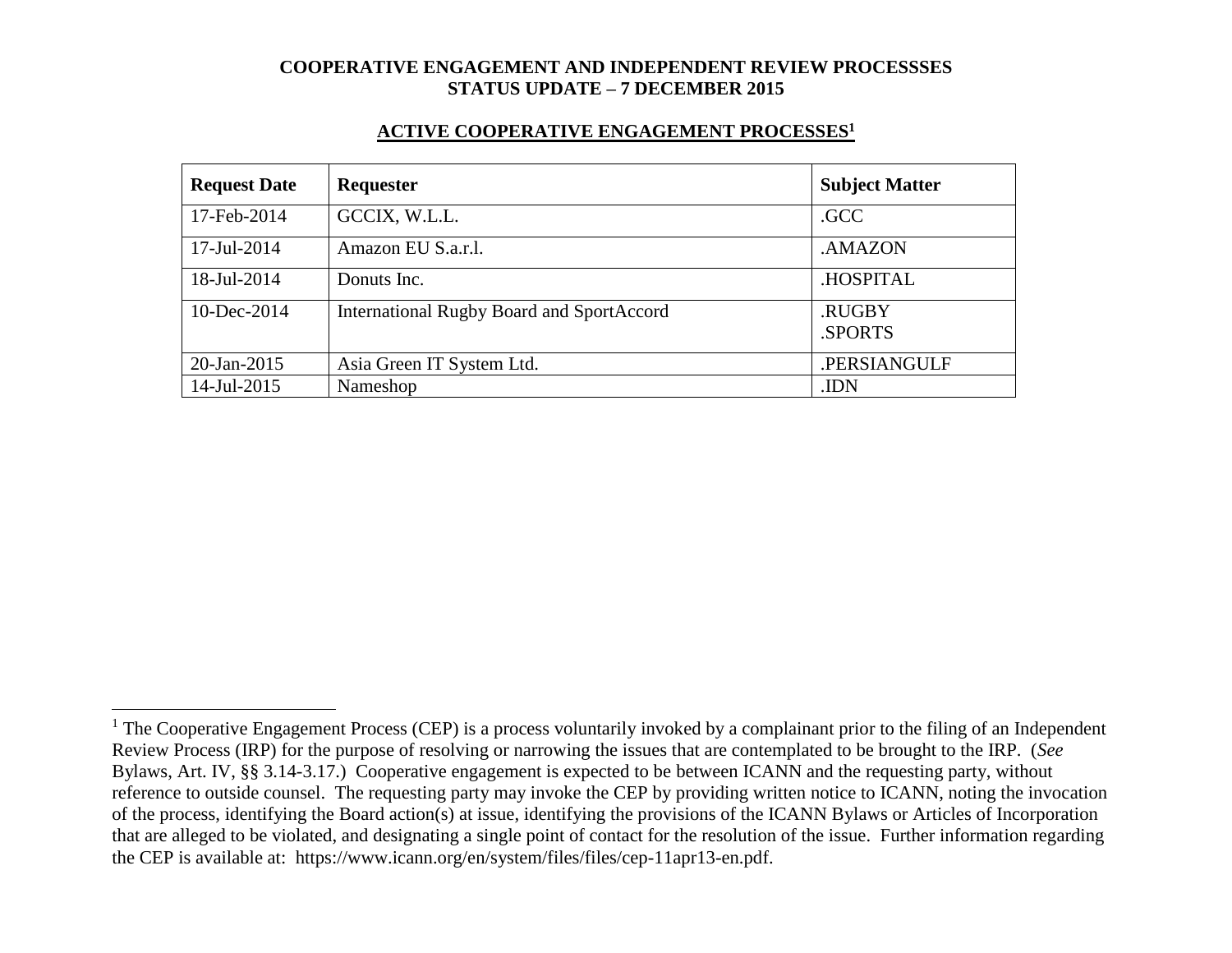#### **RECENTLY CLOSED COOPERATIVE ENGAGEMENT PROCESSES**

| <b>Request Date</b> | <b>Requester</b>                                           | <b>Subject Matter</b> | <b>IRP Filing Deadline</b> <sup>2</sup> |
|---------------------|------------------------------------------------------------|-----------------------|-----------------------------------------|
| 13-Mar-2015         | Top Level Design LLC, United TLD Holdco Ltd. t/a Rightside | .GAY                  | 28-Nov-2015                             |
|                     | Registry, Minds $+$ Machines Group Limited                 |                       |                                         |
| $21$ -Feb-2014      | Asia Green IT System Ltd.                                  | .ISLAM                | 15-Dec-2015                             |
|                     |                                                            | .HALAL                |                                         |
| 22-Oct-2015         | $dot$ gay LLC – withdrawn                                  | .GAY                  | N/A                                     |

l

<sup>&</sup>lt;sup>2</sup> The CEP process provides that "[i]f ICANN and the requester have not agreed to a resolution of the issues upon the conclusion of the cooperative engagement process, or if issues remain for a request for independent review, the requestor's time to file a request for independent review designated in the Bylaws shall be extended for each day of the cooperative engagement process, but in no event, absent mutual written agreement by the parties, shall the extension be for more than fourteen (14) days." (https://www.icann.org/en/system/files/files/cep-11apr13-en.pdf)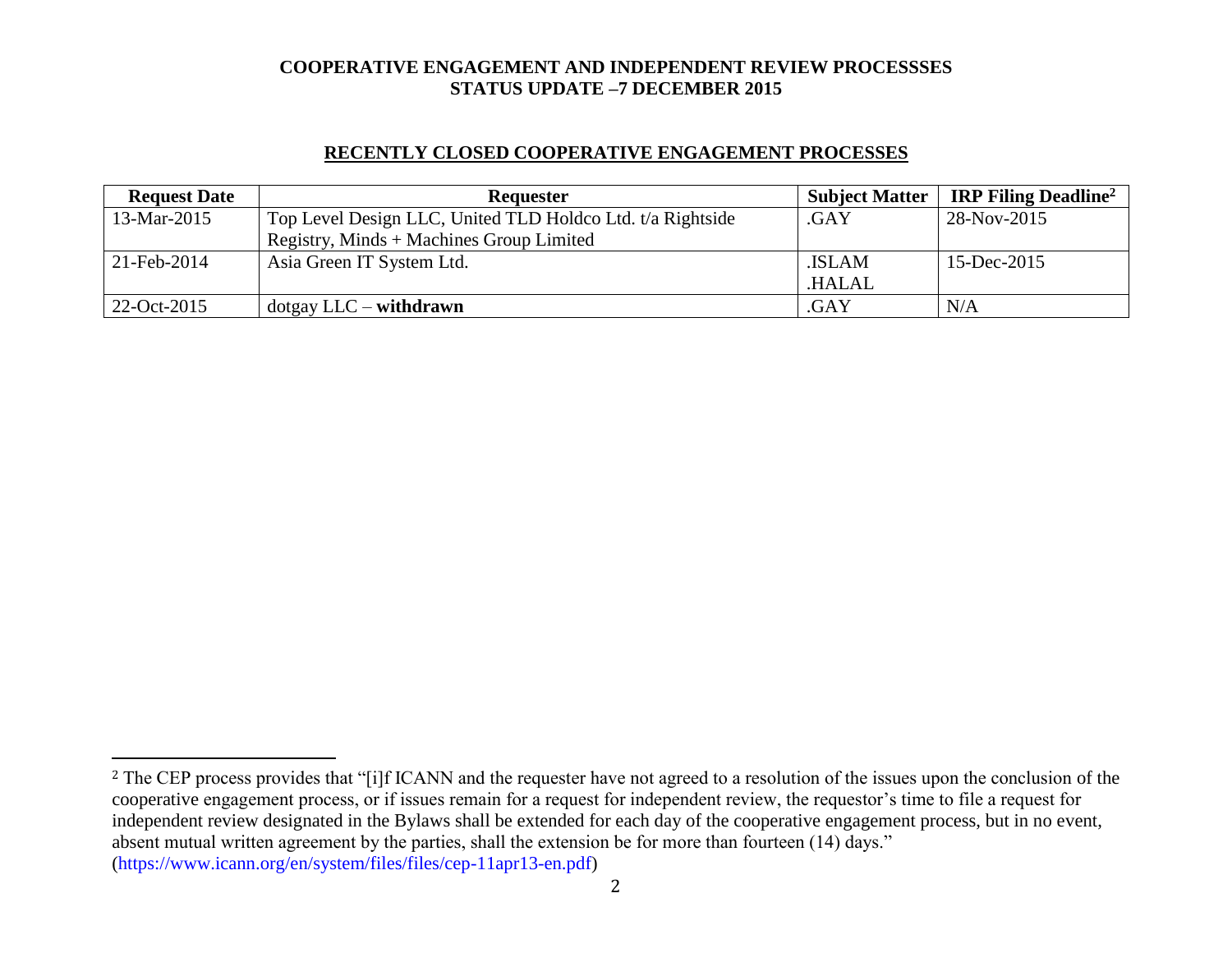### **ACTIVE INDEPENDENT REVIEW PROCESSES<sup>3</sup>**

| <b>Date</b><br><b>ICANN</b><br><b>Received</b><br>Notice of<br><b>IRP</b> | Date IRP<br><b>Commenced</b><br>by ICDR | Requester                                                                                                | <b>Subject Matter</b> | <b>Status</b>                                                                                                                                                                                                                                                                                   |
|---------------------------------------------------------------------------|-----------------------------------------|----------------------------------------------------------------------------------------------------------|-----------------------|-------------------------------------------------------------------------------------------------------------------------------------------------------------------------------------------------------------------------------------------------------------------------------------------------|
| 17-Jul-2014                                                               | 24-Jul-2014                             | Merck KGaA<br>https://www.icann.org/resources/pa<br>ges/merck-v-icann-2014-07-22-en                      | .MERCK<br>.MERCKMSD   | Panel Selection: Full Panel confirmed on 10 March<br>2015.<br>Materials: Written submissions, Declaration(s), and<br>Scheduling Orders are posted here.<br>Hearing $(s)$ : Panel determined that no final hearing<br>will be held; Final Declaration is expected on week<br>of 7 December 2015. |
| $21$ -Sept-2014                                                           | 22-Sept-2014                            | Dot Registry, LLC<br>https://www.icann.org/resources/pa<br>ges/dot-registry-v-icann-2014-09-<br>$25$ -en | .INC<br>.LLC<br>.LLP  | Panel Selection: Full Panel confirmed on 5<br>February 2015.<br>Materials: Written submissions, Declaration(s), and<br>Scheduling Orders are posted here.<br>Hearing(s): Hearing is scheduled for 1 February<br>2016.                                                                           |

 $\overline{a}$ 

<sup>&</sup>lt;sup>3</sup> The Independent Review Process (IRP) is a process by which any person materially affected by a decision or action by the Board that he or she asserts is inconsistent with the Articles of Incorporation or Bylaws may submit a request for independent review of that decision or action. (*See* Bylaws, Art. IV, § 3.) In order to be materially affected, the person must suffer injury or harm that is directly and causally connected to the Board's alleged violation of the Bylaws or the Articles of Incorporation, and not as a result of third parties acting in line with the Board's action. Further information regarding the IRP is available at: https://www.icann.org/resources/pages/mechanisms-2014-03-20-en.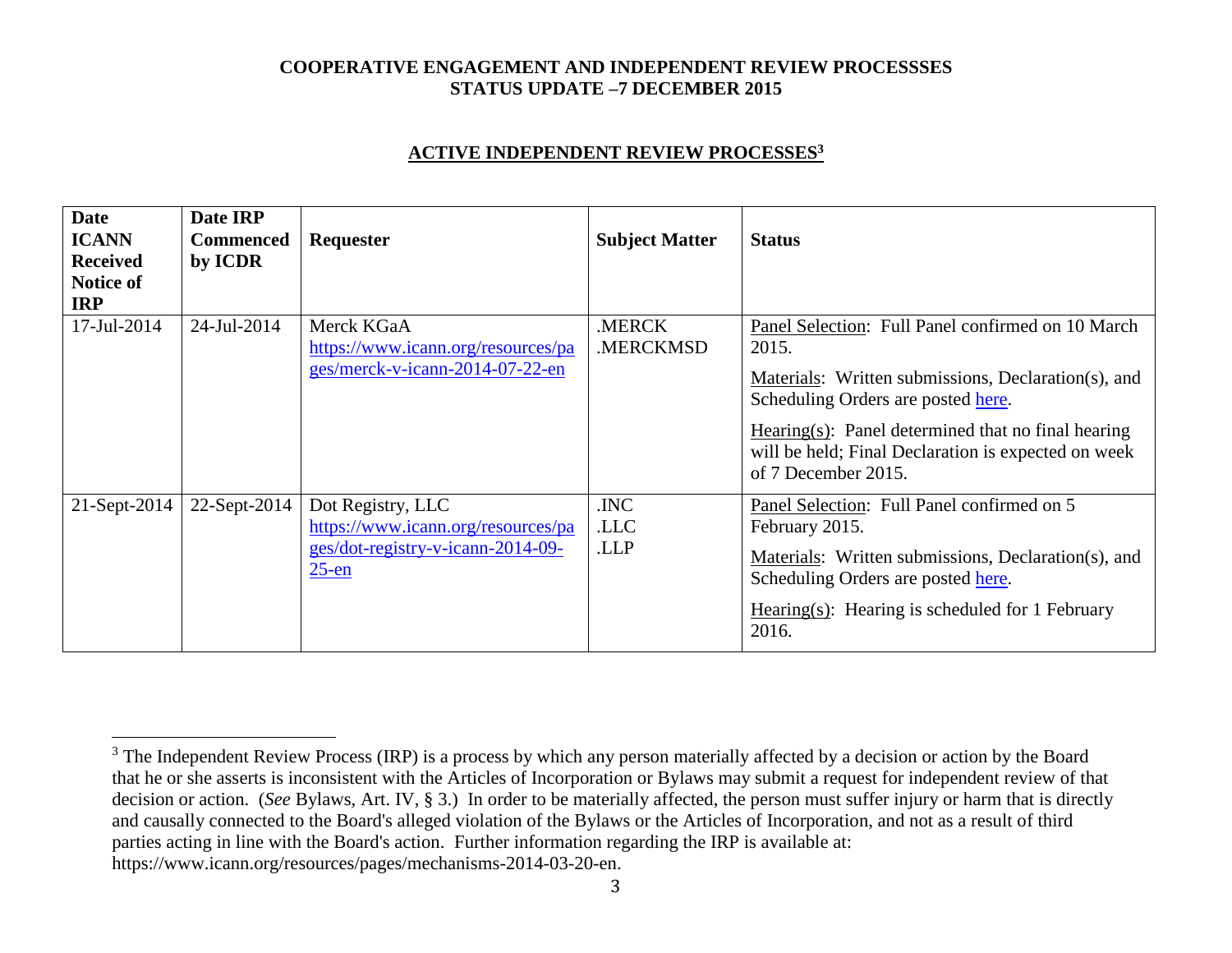| <b>Date</b><br><b>ICANN</b><br><b>Received</b><br><b>Notice of</b><br><b>IRP</b> | Date IRP<br><b>Commenced</b><br>by ICDR | Requester                                                                                                                                                                                                                                                                                                           | <b>Subject Matter</b>                            | <b>Status</b>                                                                                                                                                                                                                              |
|----------------------------------------------------------------------------------|-----------------------------------------|---------------------------------------------------------------------------------------------------------------------------------------------------------------------------------------------------------------------------------------------------------------------------------------------------------------------|--------------------------------------------------|--------------------------------------------------------------------------------------------------------------------------------------------------------------------------------------------------------------------------------------------|
| 8-Oct-2014                                                                       | 13-Oct-2014                             | Donuts Inc.<br>https://www.icann.org/resources/pa<br>ges/donuts-v-icann-2014-10-13-en                                                                                                                                                                                                                               | .RUGBY<br>.SPORTS                                | Panel Selection: Full Panel confirmed on 7 April<br>2015.<br>Materials: Written submissions, Declaration(s), and<br>Scheduling Orders are posted here.<br>Hearing(s): Hearing took place on 8 October 2015;<br>awaiting Final Declaration. |
| 5-Dec-2014                                                                       | 8-Dec-2014                              | <b>Gulf Cooperation Council</b><br>https://www.icann.org/resources/pa<br>ges/gcc-v-icann-2014-12-06-en                                                                                                                                                                                                              | .PERSIANGULF                                     | Panel Selection: Full panel confirmed on 2<br>December 2015.<br>Materials: Written submissions, Declaration(s), and<br>Scheduling Orders are posted here.<br>$Hearing(s)$ : No hearings are currently scheduled.                           |
| 10-Mar-2015<br>(.HOTEL)<br>13-Mar-2015<br>(ECO)                                  | 12-Mar-2015                             | Despegar Online SRL; Donuts, Inc.<br>Spring McCook, LLC; Famous<br>Four Media Limited-dot Hotel<br>Limited; Fegistry, LLC; and Radix<br>FZC (.HOTEL) and Little Birch,<br>LLC and Minds + Machines Group<br>Limited (.ECO)<br>https://www.icann.org/resources/pa<br>ges/various-v-icann-eco-hotel-<br>2015-09-02-en | .HOTEL, .ECO<br>[consolidated on<br>12 May 2015] | Panel Selection: Full Panel confirmed on 30 July<br>2015.<br>Materials: Written submissions, Declaration(s),<br>and Scheduling Orders are posted here.<br>Hearing(s): Final hearing scheduled for $7$ December<br>2015.                    |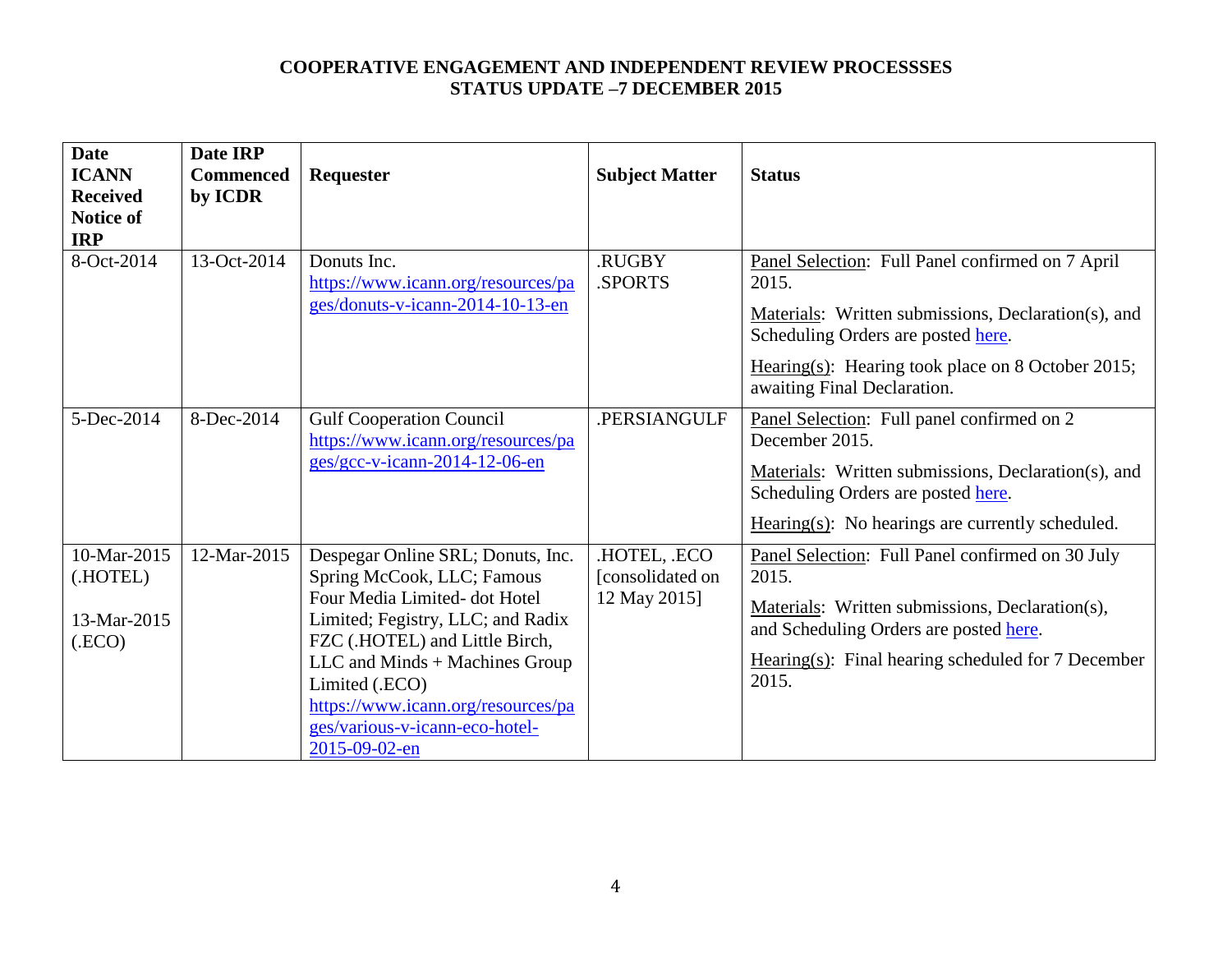| <b>Date</b><br><b>ICANN</b><br><b>Received</b><br><b>Notice of</b><br><b>IRP</b> | Date IRP<br><b>Commenced</b><br>by ICDR | Requester                                                                                                                                        | <b>Subject Matter</b> | <b>Status</b>                                                                                                                                                                                                                                                                           |
|----------------------------------------------------------------------------------|-----------------------------------------|--------------------------------------------------------------------------------------------------------------------------------------------------|-----------------------|-----------------------------------------------------------------------------------------------------------------------------------------------------------------------------------------------------------------------------------------------------------------------------------------|
| 19-Mar-2015                                                                      | 24-Mar-2015                             | Dot Sport Limited<br>https://www.icann.org/resources/pa<br>ges/dot-sport-v-icann-2015-03-27-<br>en                                               | .SPORT                | Panel Selection: Full Panel confirmed on 3<br>September 2015.<br>Materials: Written submissions, Declaration(s),<br>and Scheduling Orders are posted here.<br>Hearing(s): Administrative hearing took place on $28$<br>September 2015; Final hearing scheduled for 17<br>February 2016. |
| 24-Mar-2015                                                                      | 7-Apr-2015                              | Corn Lake, LLC<br>https://www.icann.org/resources/pa<br>ges/corn-lake-v-icann-2015-04-07-<br>en                                                  | <b>CHARITY</b>        | Panel Selection: Full Panel confirmed on 17<br>September 2015.<br>Materials: Written submissions, Declaration(s),<br>and Scheduling Orders are posted here.<br>Hearing(s): Preliminary hearing took place on $3$<br>November 2015; Final hearing scheduled for 13<br>January 2016.      |
| 30-Sep-2015                                                                      | 5-Oct-2015                              | Afilias Limited, BRS Media, Inc.,<br>Tin Dale, LLC<br>https://www.icann.org/resources/pa<br>ges/afilias-brs-tin-llc-v-icann-2015-<br>$10-12$ -en | .RADIO                | Panel Selection: IRP filed on 5 October 2015; no<br>Panelists have been selected.<br>Materials: Written submissions, Declaration(s),<br>and Scheduling Orders are posted here.<br>Hearing(s): No hearings are currently scheduled.                                                      |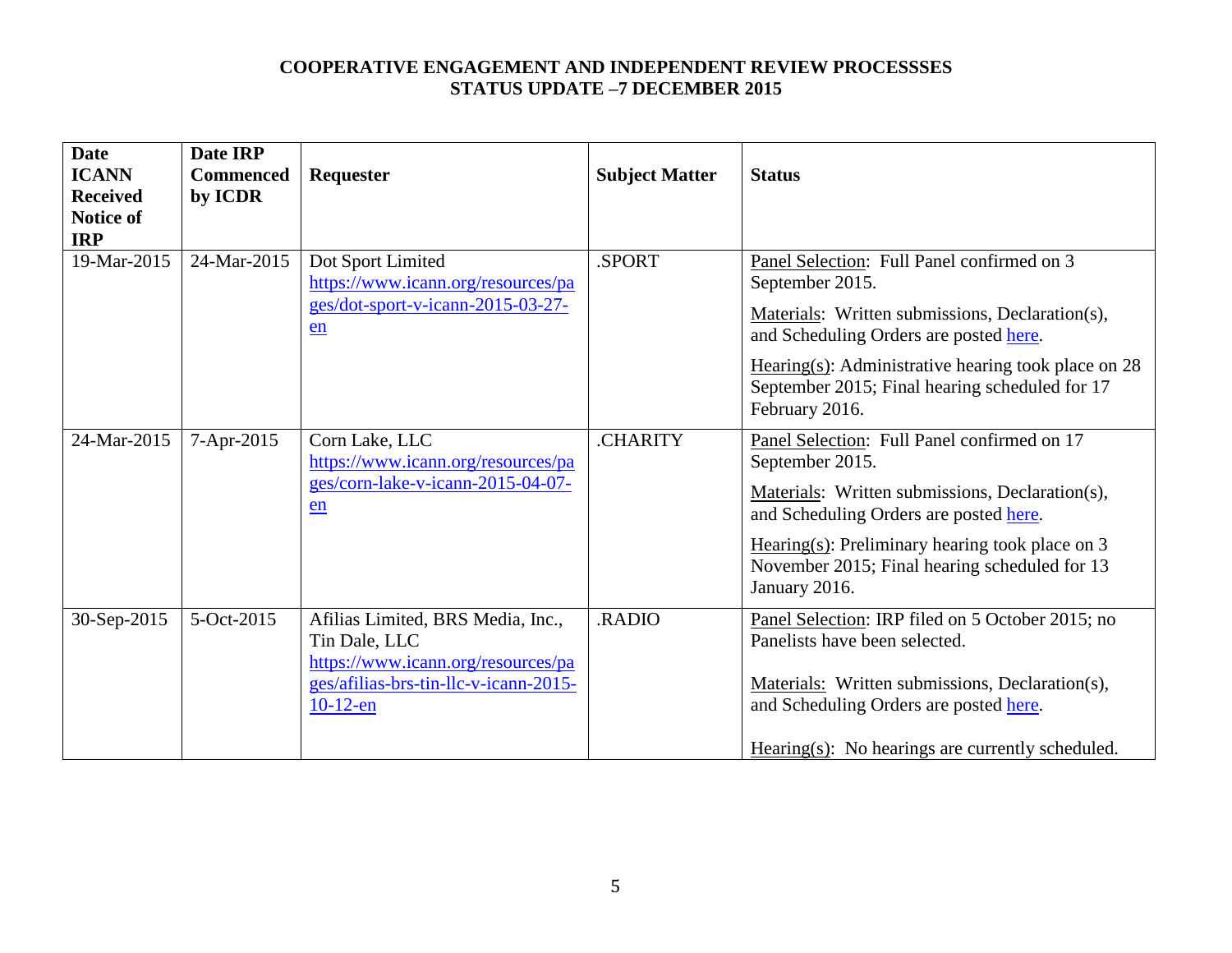| <b>Date</b><br><b>ICANN</b><br><b>Received</b><br>Notice of<br><b>IRP</b> | Date IRP<br><b>Commenced</b><br>by ICDR | Requester  | <b>Subject Matter</b> | <b>Status</b>                                                                                                                                                                                      |
|---------------------------------------------------------------------------|-----------------------------------------|------------|-----------------------|----------------------------------------------------------------------------------------------------------------------------------------------------------------------------------------------------|
| 22-Oct-2015                                                               |                                         | dotgay LLC | .GAY                  | Panel Selection: IRP has not commenced; notice of<br>IRP commencement has not been issued by ICDR.<br>Materials: IRP has not commenced; notice of IRP<br>commencement has not been issued by ICDR. |
|                                                                           |                                         |            |                       | Hearing(s): IRP has not commenced; notice of IRP<br>commencement has not been issued by ICDR.                                                                                                      |